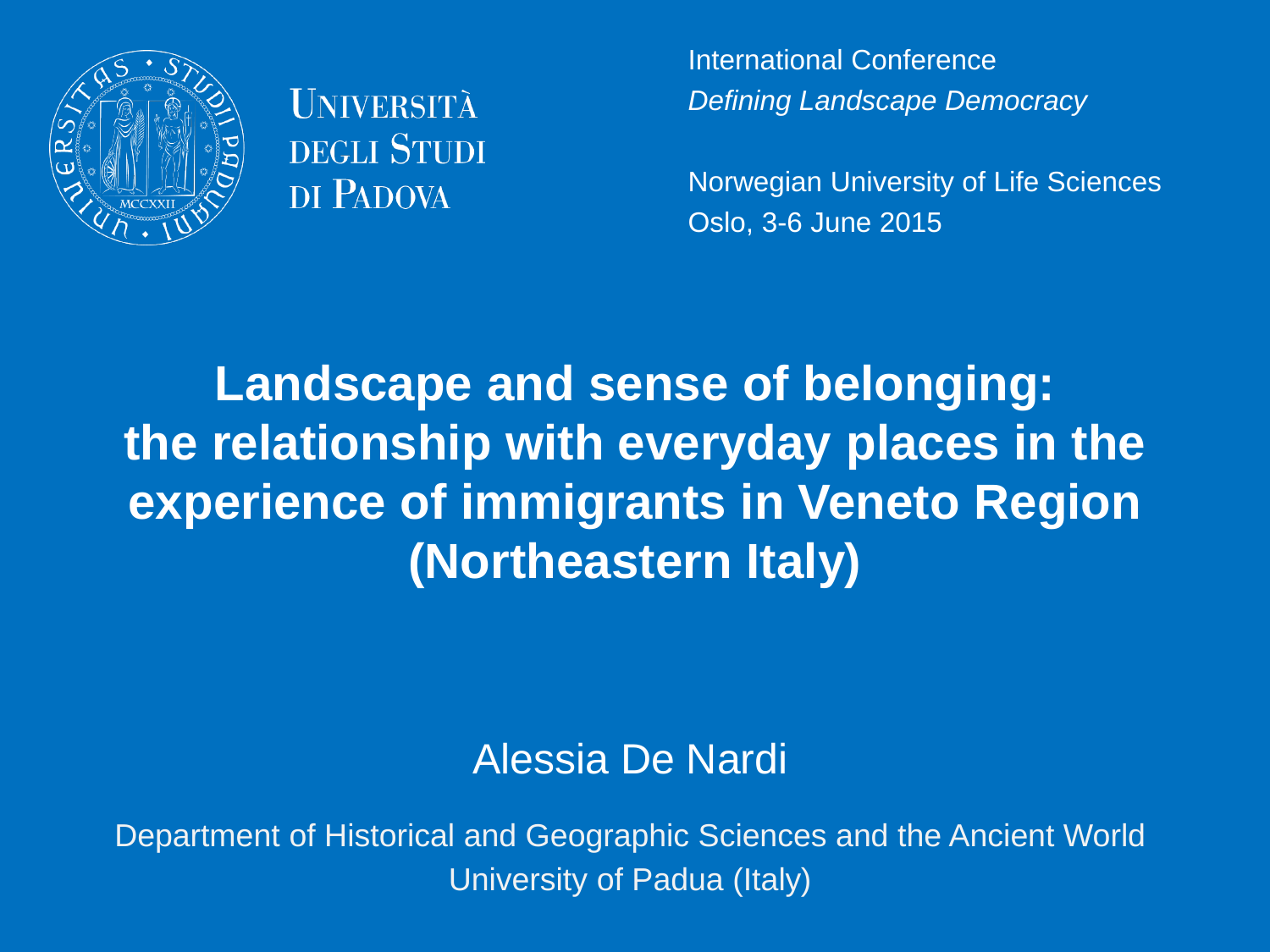# **Landscape and immigrants: research context**

#### • **PhD Thesis (2007/2009)**

«Landscape's role in the construction of identity and sense of belonging to place: investigations and comparisons among Italian and Foreign teenagers»

#### • **«Social Integration Of Immigrants» (SIOI – 2008)**

European Project Interreg. IIIA: focus on second generation immigrants – quantitative approach (telephone survey questionnaire)

### • **Project «Landscape and Immigrants: Networks and Knowledge» (LINK – 2009/2010)**

Focus on second generation immigrants – sample: 40 12-14 year-old teenagers – qualitative approach (autophotography and foto-elicitation)

### • **Project «Landscape and sense of belonging to place among first generation immigrants in Veneto region» (2014/2015)**

Focus on first generation immigrants – sample: 49 people, aged between 17 and 44 – qualitative approach (autophotography and foto-elicitation)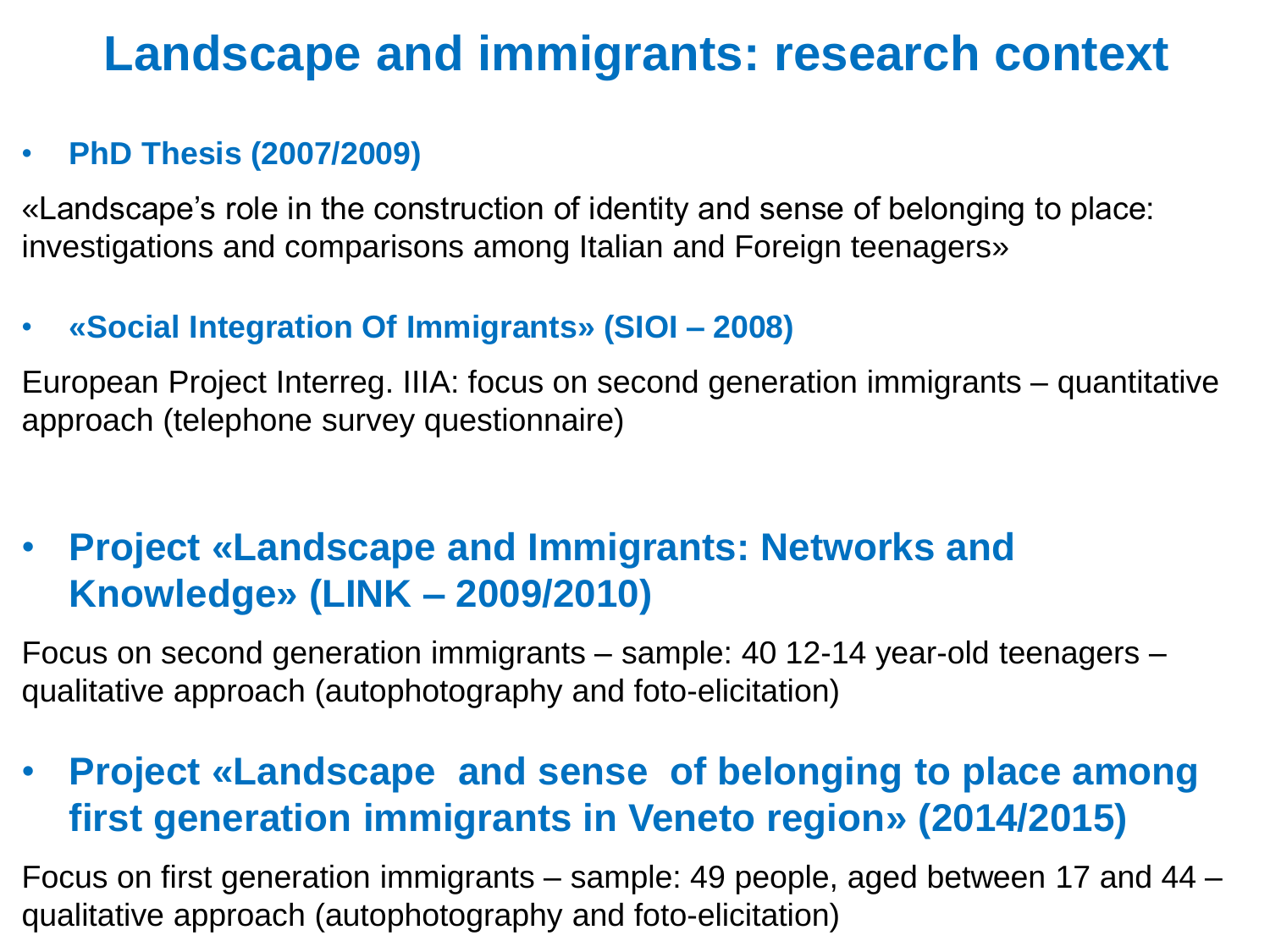### **Theoretical framework**

### • **Landscape**

- Landscape as a cultural product and reference in the construction of individual and collective identity (Turri, 2008,1998; ELC, 2000)
- «médiation paysagère» approach (Joliveau et al., 2008; Fortin, 2007): landscape as a «tool» for research and action

### • **Sense of belonging to place and migration**

- Belonging as an affective and emotional relationship with a place; it implies «to feel at home»: «home» as «a symbolic space of familiarity and security» (Antonsich, 2010; Hidalgo, Hernandez, 2001; Tuan, 1990,1980; Relph, 1976)
- Migrants' experience allows overcoming rigid and fixed notions of «home» and «belonging» (Ralph, Staeheli, 2011; Dwyer, 2000; Ahmed, 1999)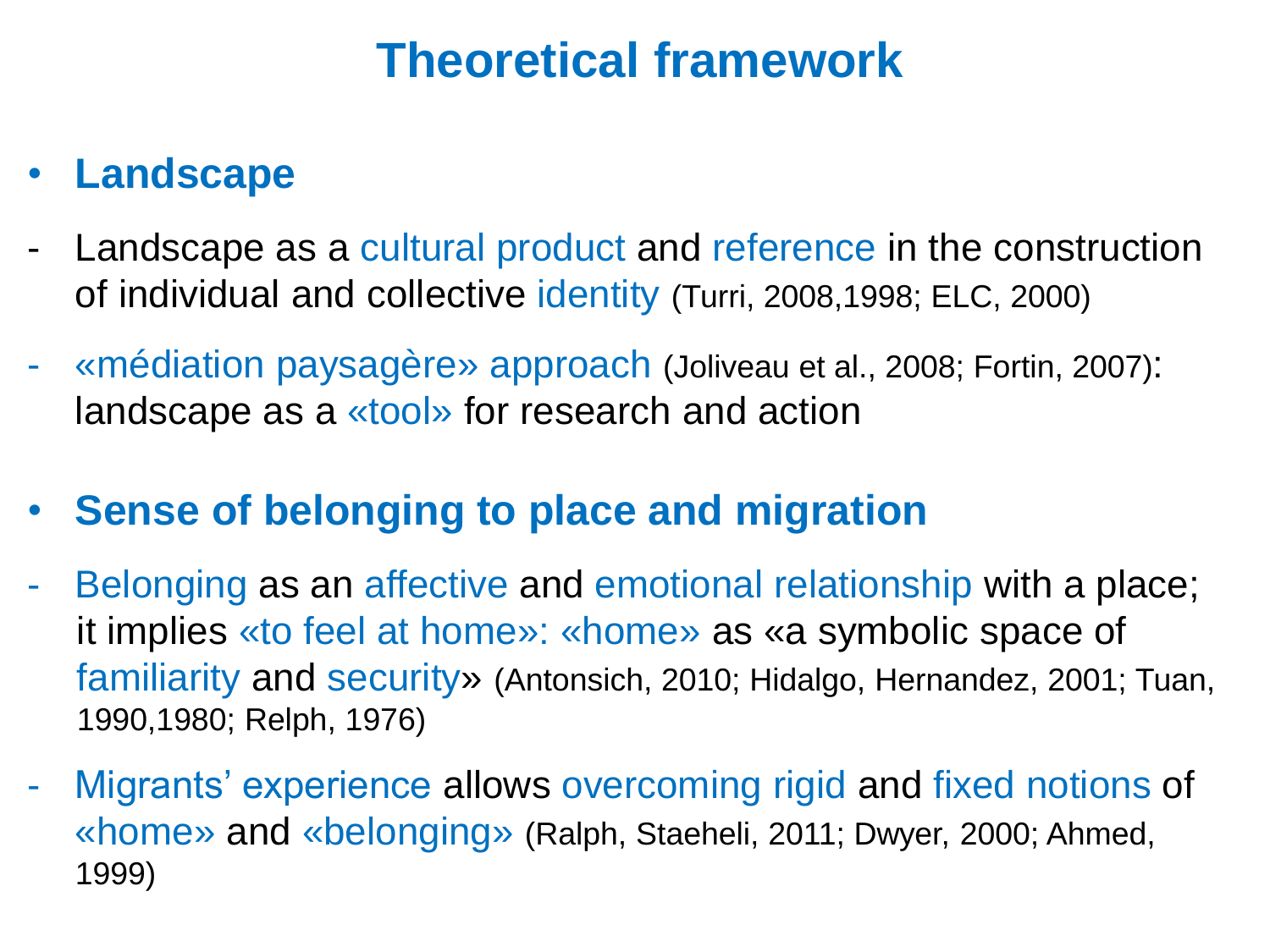### **Research questions**

- 1. Which relationship do migrants build with their current place of life?
- 2. How does sense of belonging to place rise and develop?

3. Which social usefulness can these researches have?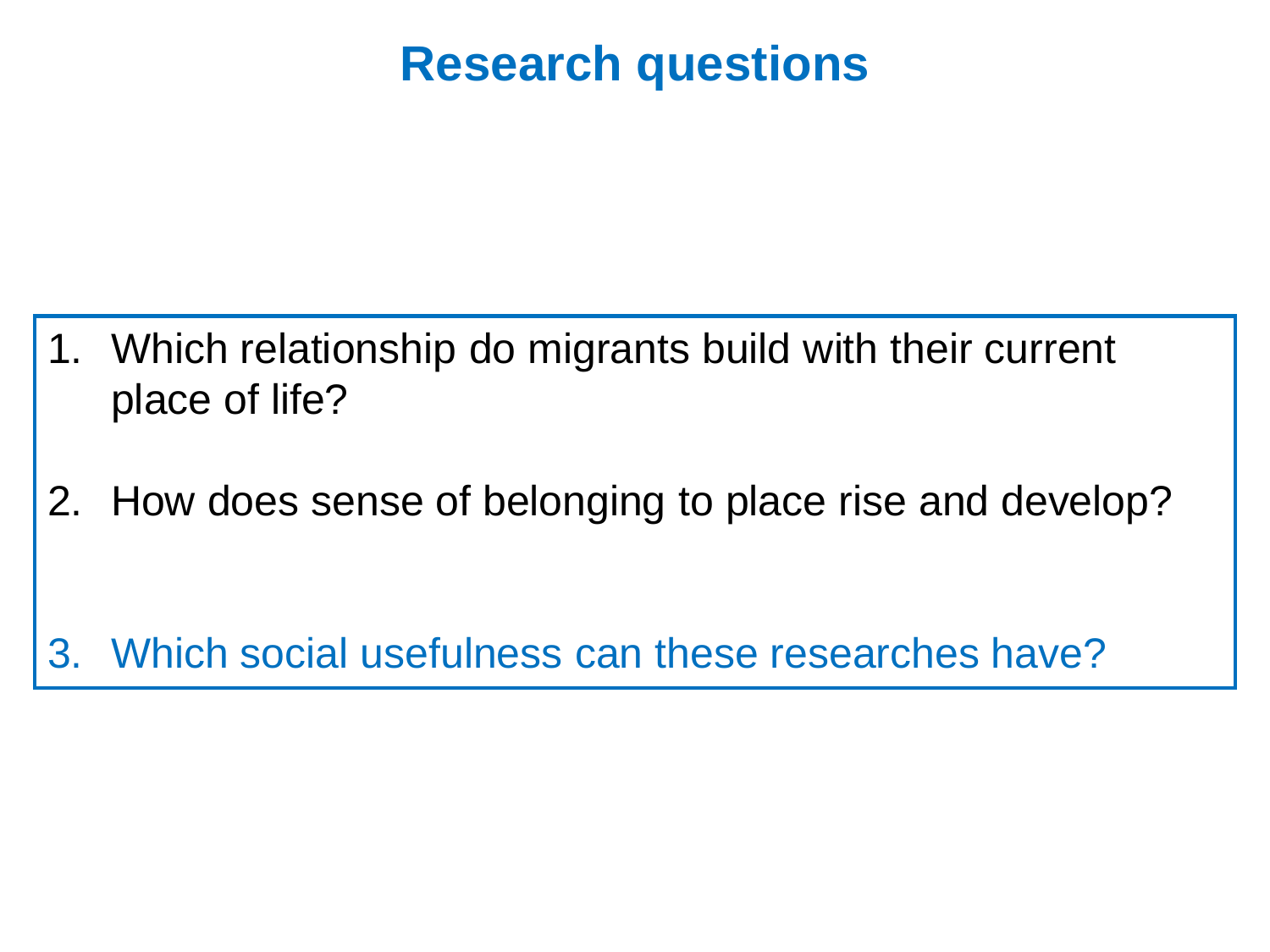# **Territorial context**

Veneto region (Northeastern Italy)

- Everyday landscapes
- Multicutural context



**Foreign population** 10,4% 9,9% 9,7% 9.4%  $9.4%$ 10% 9.3% 8,3% 8,1% 8,1% 7,5%  $7,4%$ 8% 7,0% 6.8% 6.5% 6%  $\blacksquare$  Veneto region 4%  $\blacksquare$ Italy 2% 0% 2008 2009 2011 2012 2013 2014 2010

Source: personal elaboration on ISTAT data

Total population of Italy: 60,782,668 mln inhab.

Total population of Veneto: 4,926,818 mln inhab. (on 1st of January 2014)

First 3 nationalities in Veneto:

Rumanian (23% of the total foreign population); Moroccan (11%), Albanian (9%) (on 31st of December 2013)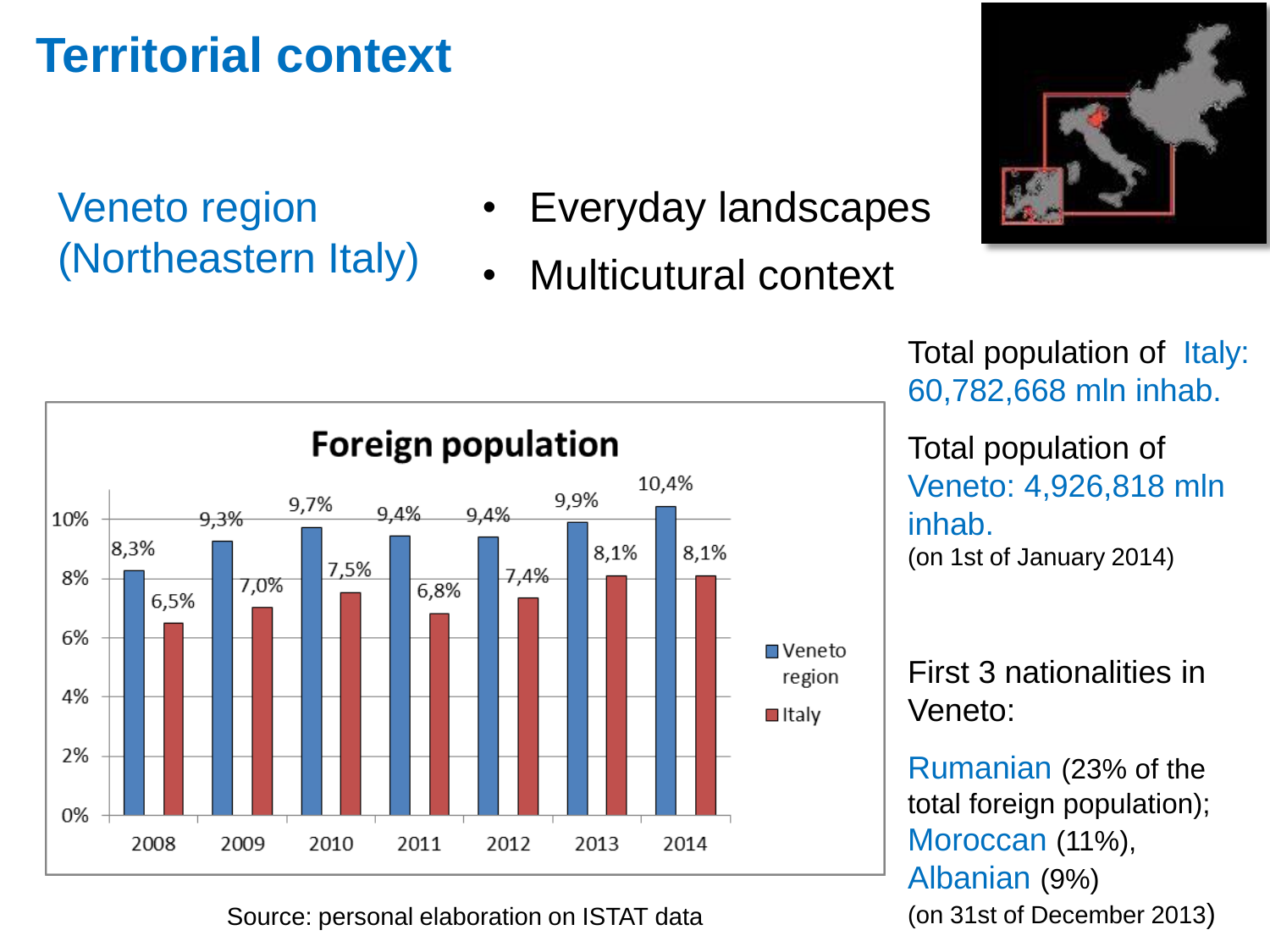# **Methods**

- Qualitative approach
- Visual methods (autophotography, semi-structured interviews and focus group with photo-elicitation)



- Effectiveness at exploring the meanings attributed by people to places (Stedman et Al., 2014; Lombard, 2013; Simkins e Thwaites, 2007)
- Possibility of reducing the distance between researchers and subjects involved in the project (Dodman, 2003)
- Innovative approach in exploring «the relevance of "place" for migration processes» (Mendoza e Morén-Alegret, 2013).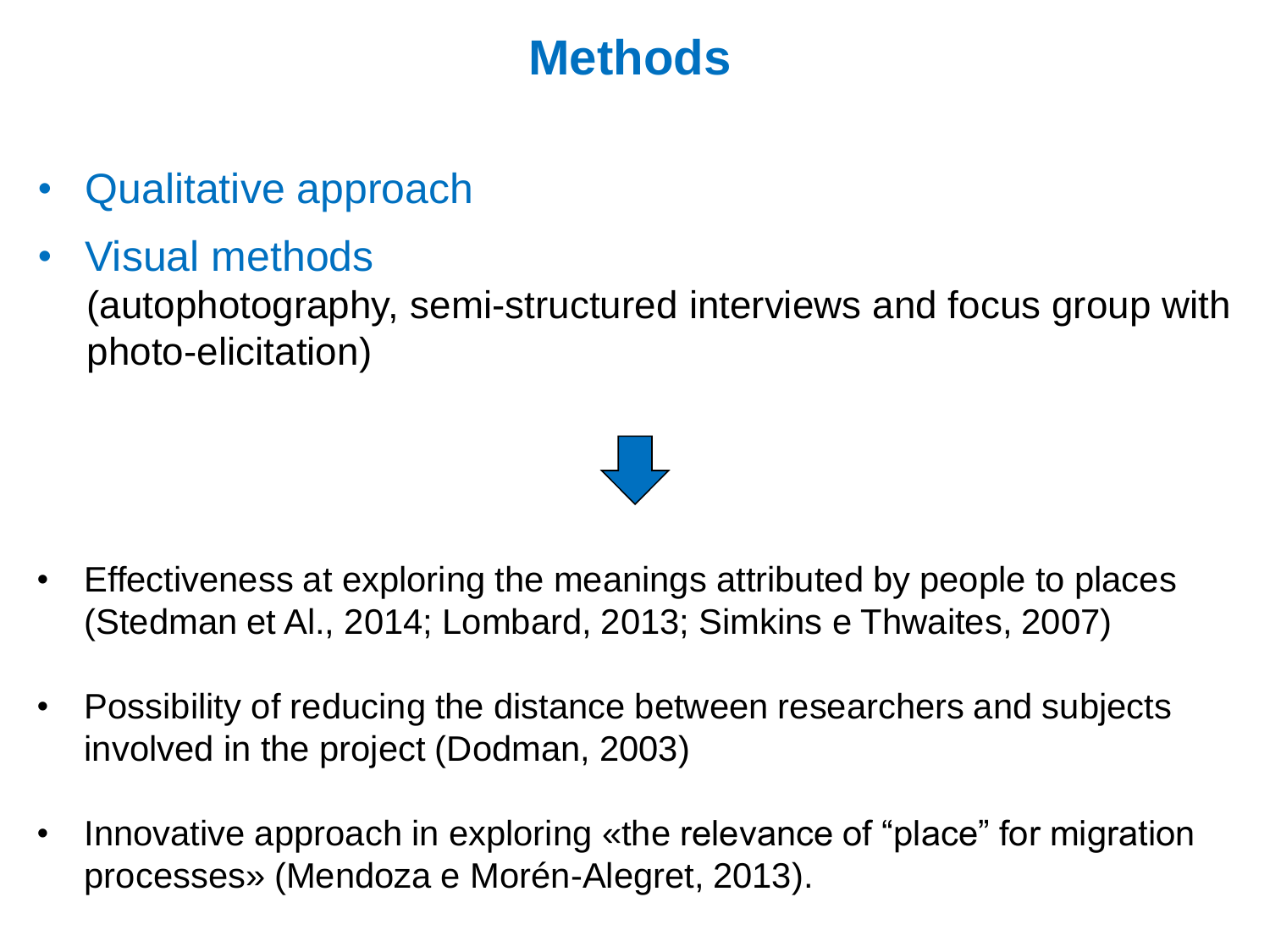# **Sense of belonging to place**

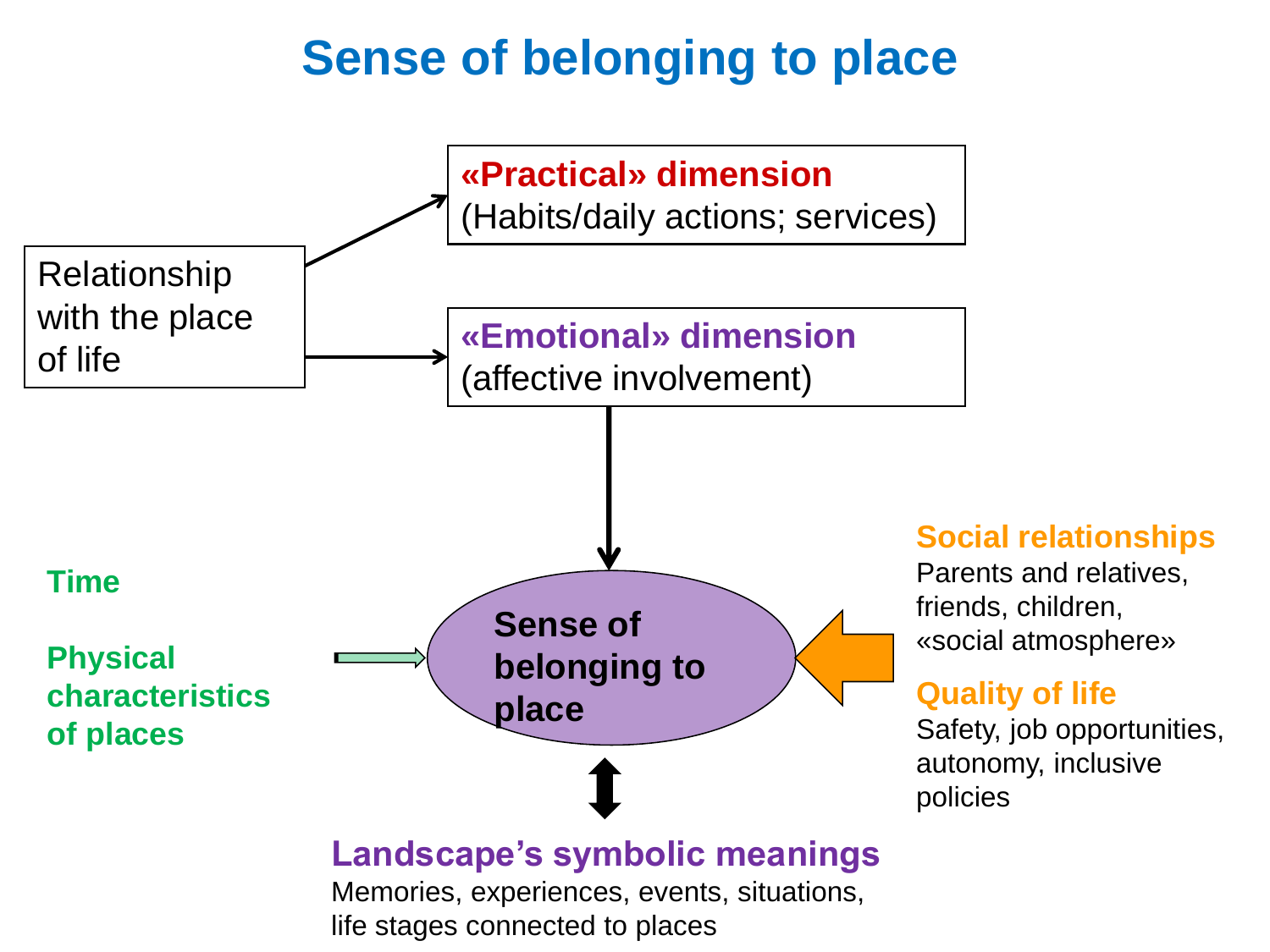## **«Practical» dimension**



«I go shopping here, also because near here there is the supermarket where I always go»

#### **H.**

She was born in Mauritius, **40 years old**; she has lived in Italy for **4 years**



Bank: «It is near my house and my mother goes there»

#### **A.**

He was born in Italy, **13 years old**; he lived in Italy until the age of 10, then moved to Romania and later came back to Italy. He has lived here for **1 year**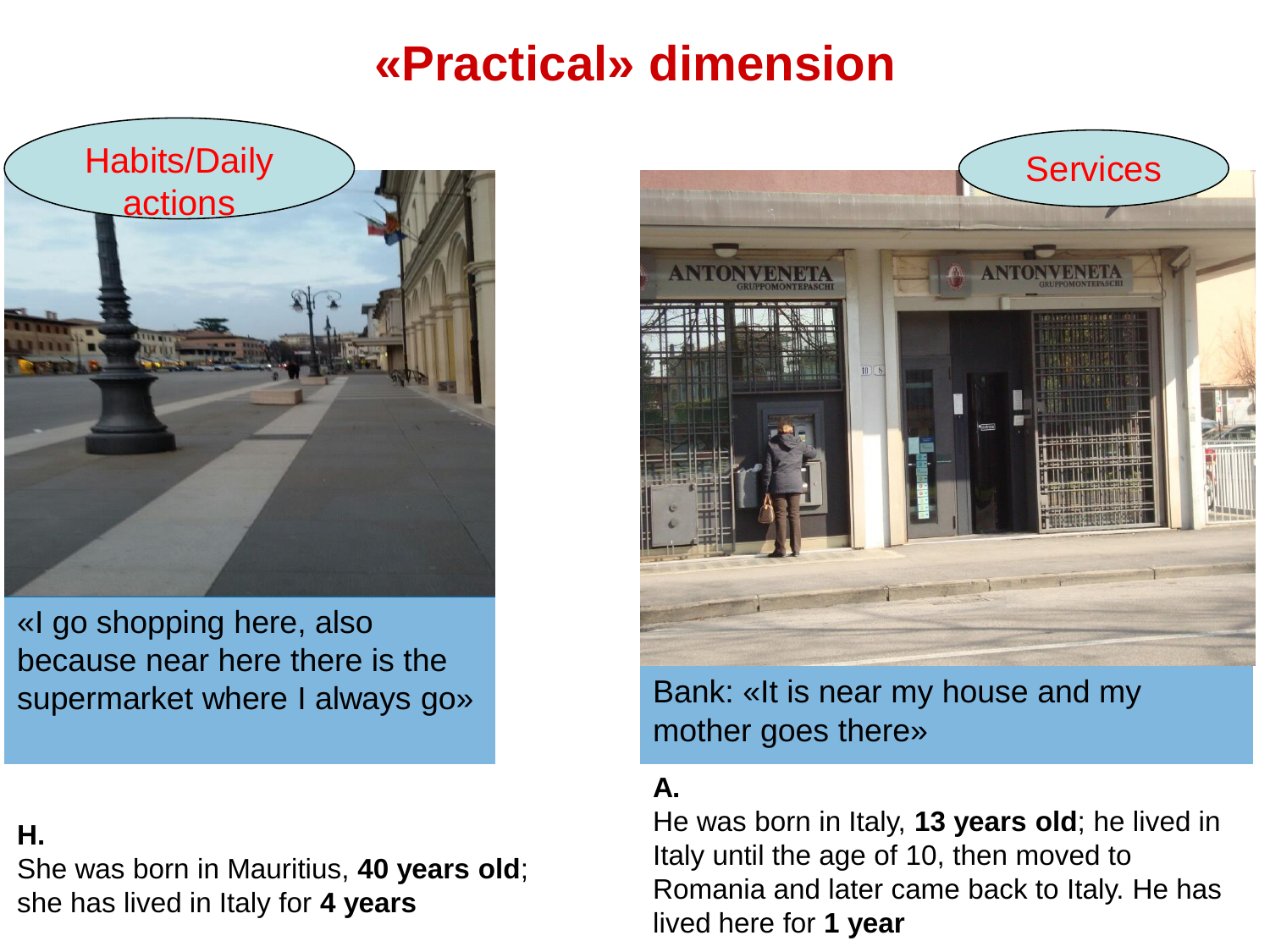### **«Emotional» dimension**



Kindergarten: «[If I went away from Montebelluna, I would miss] my three children's kindergarten; all of them attended this school»

«The negative thing in Montebelluna is the lack of welcome… they look at different people… especially the women wearing a headscarf are looked at in a different way…»

#### **F.**

She was born in Morocco, **30 years old**; she has lived in Italy for **9 years**

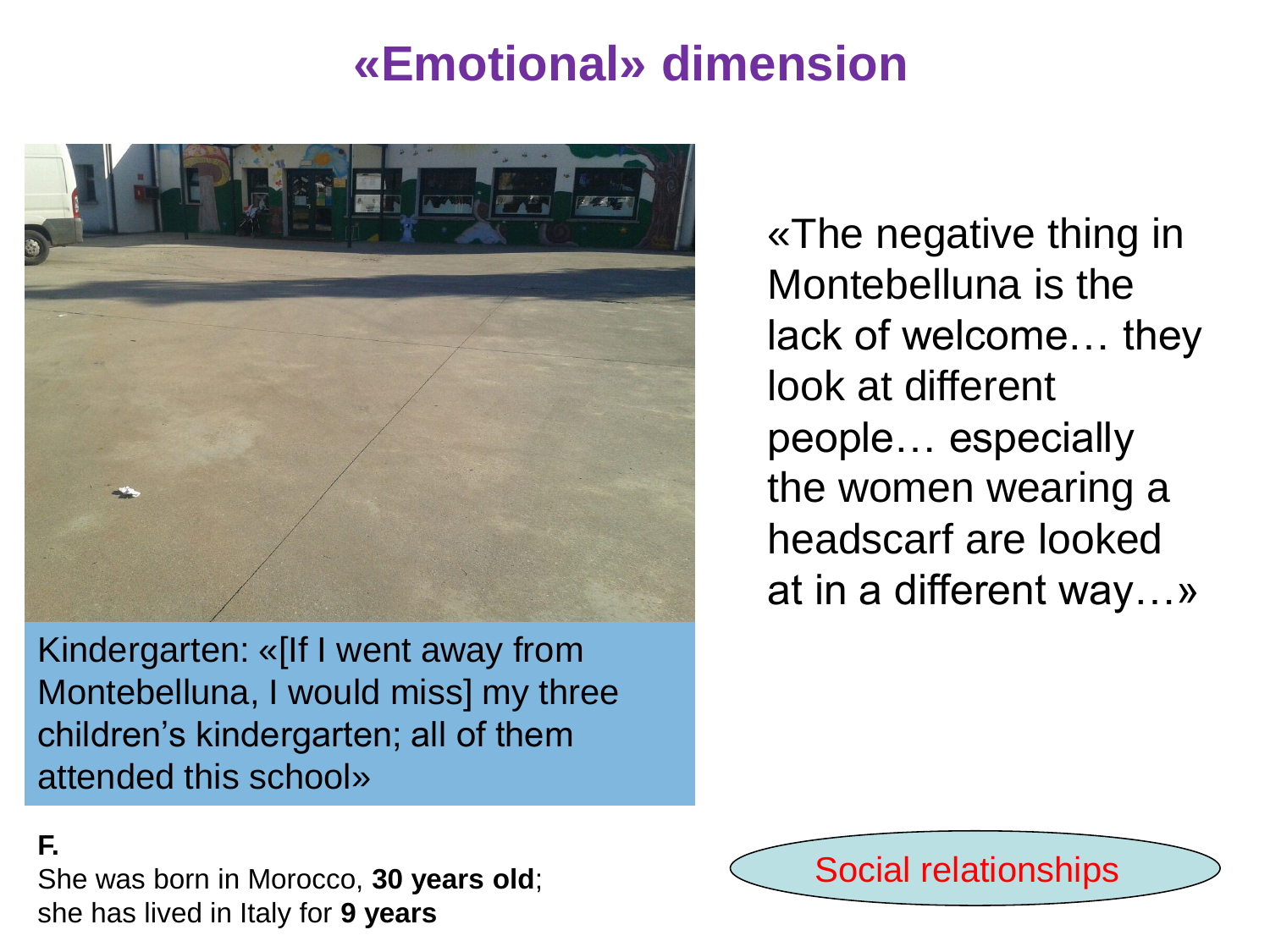#### Experiences/Memories



San Francesco Street: «I took this photo because when I arrived to Italy I lived for a year at my sister-in-law's house, in this street»

#### **A.**

She was born in Macedonia, **33 years old**; she has lived in Italy for **4 years and 3 months**



Bus stop: «this is the most beautiful place in Arcella for me»

«[Sanski Most] was clean, beautiful. It resembles this park here very much, that's why I like it! Because there was a similar park, where I often went to, when…»

#### **I.**

He was born in Bosnia, **14 years old**; he has lived in Italy for **6 years**, in Padua for **1 months an a half**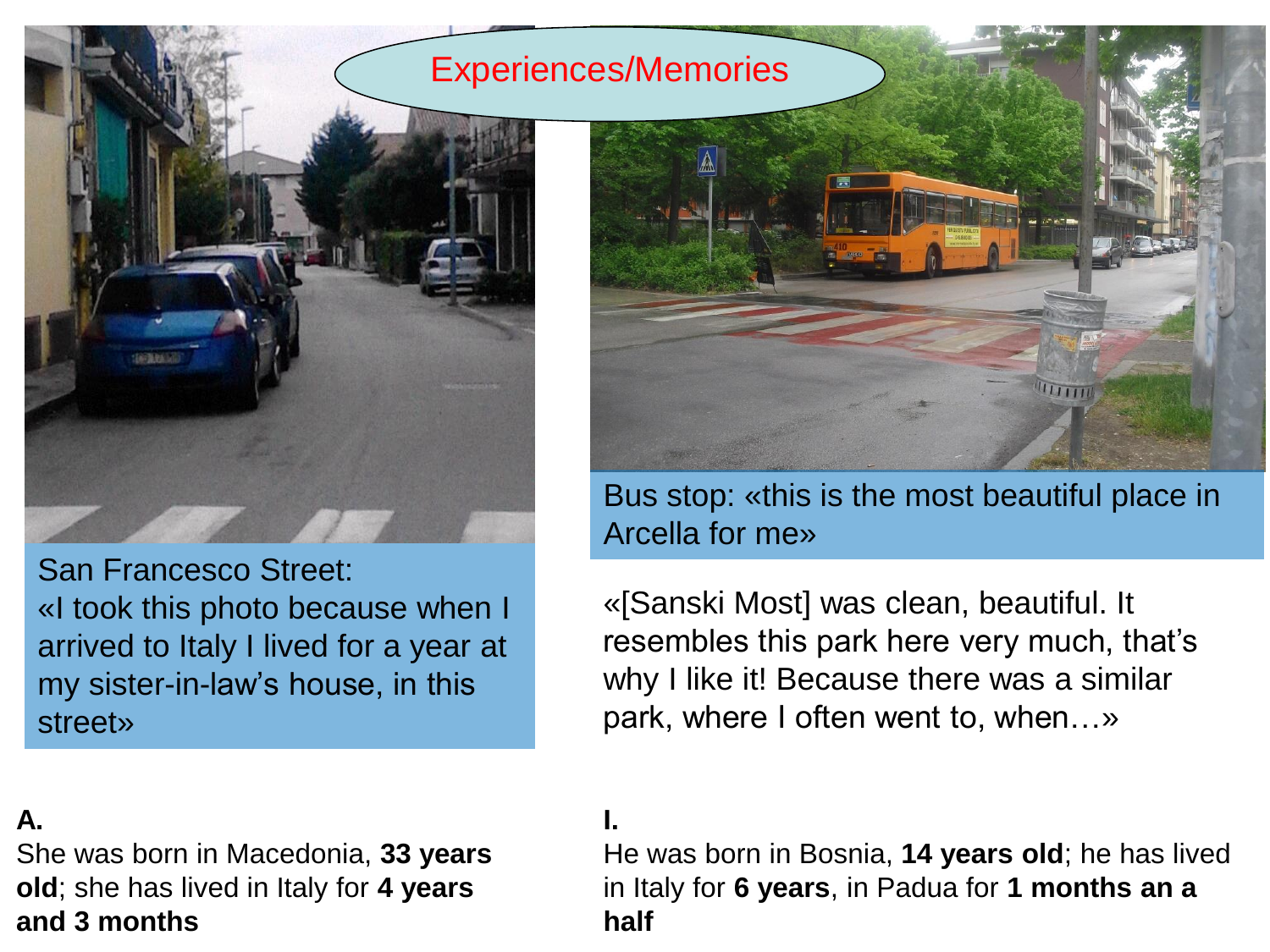

«It reminds me of my country»

«I feel at home in Montebelluna, because it is a safe place, I feel safe when I go out for a walk… in Casablanca I didn't!»

#### **K.**

She was born in Morocco, **35 years**  old; she has lived in Italy for **4 years**



«My second child was born in this hospital»

«My heart is half here [in Italy], half there [in Macedonia]… there for my family, here for living a better life. (…) Living a better life… because here my husband works…and when you have a job, you have everything, you can bring the children to school, pay the rent…»

#### **M.**

She was born in Macedonia, **29 years old**; she has lived in Italy **2 years and a half.**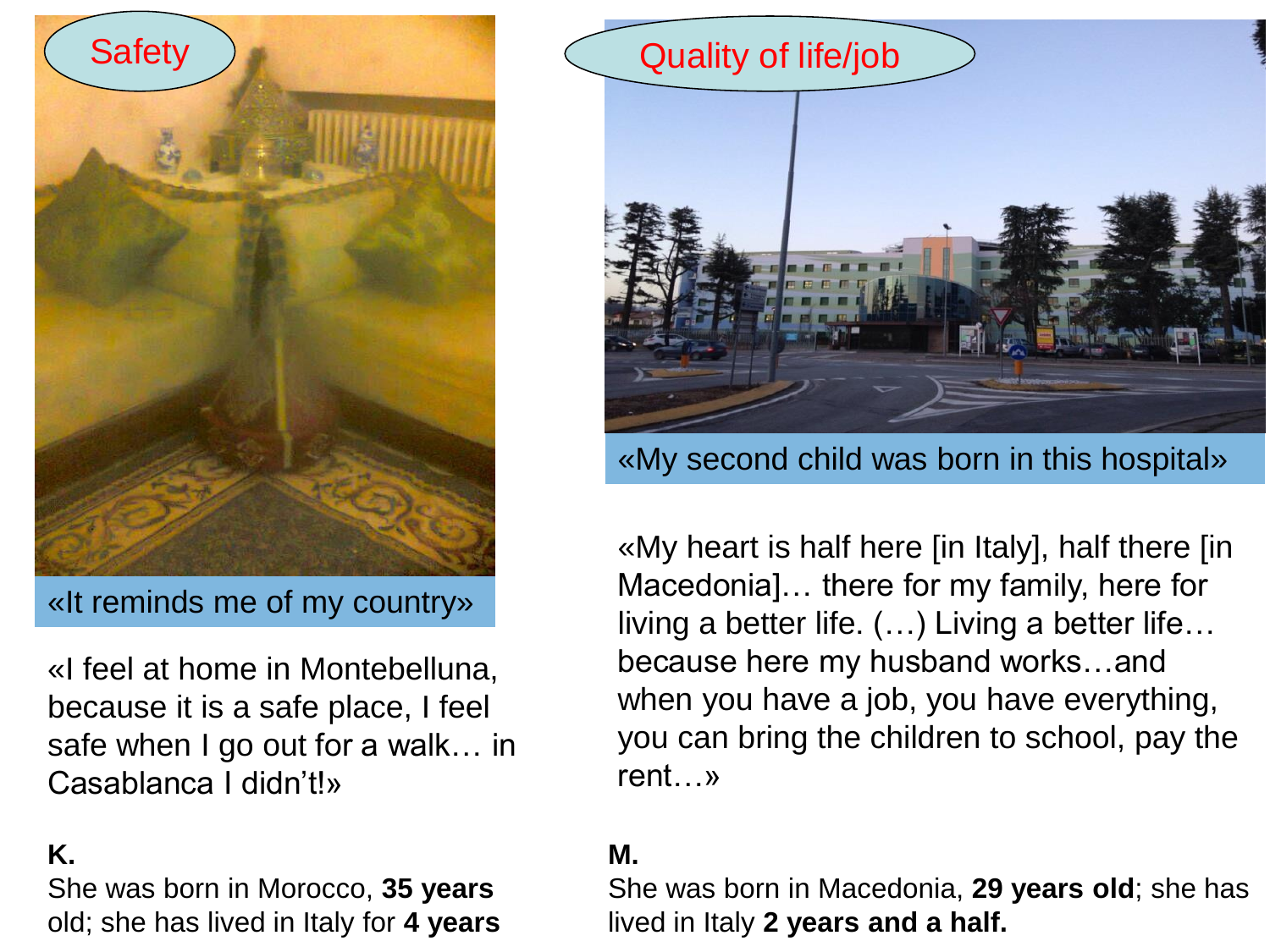### **Landscape as intercultural mediator**



Effective at making sensations, emotions and memories emerge

«Bridge» between different places and between places and life stages

Able to encourage intercultural dialogue, foster immigrants' integration process and support the construction of open and dynamic identities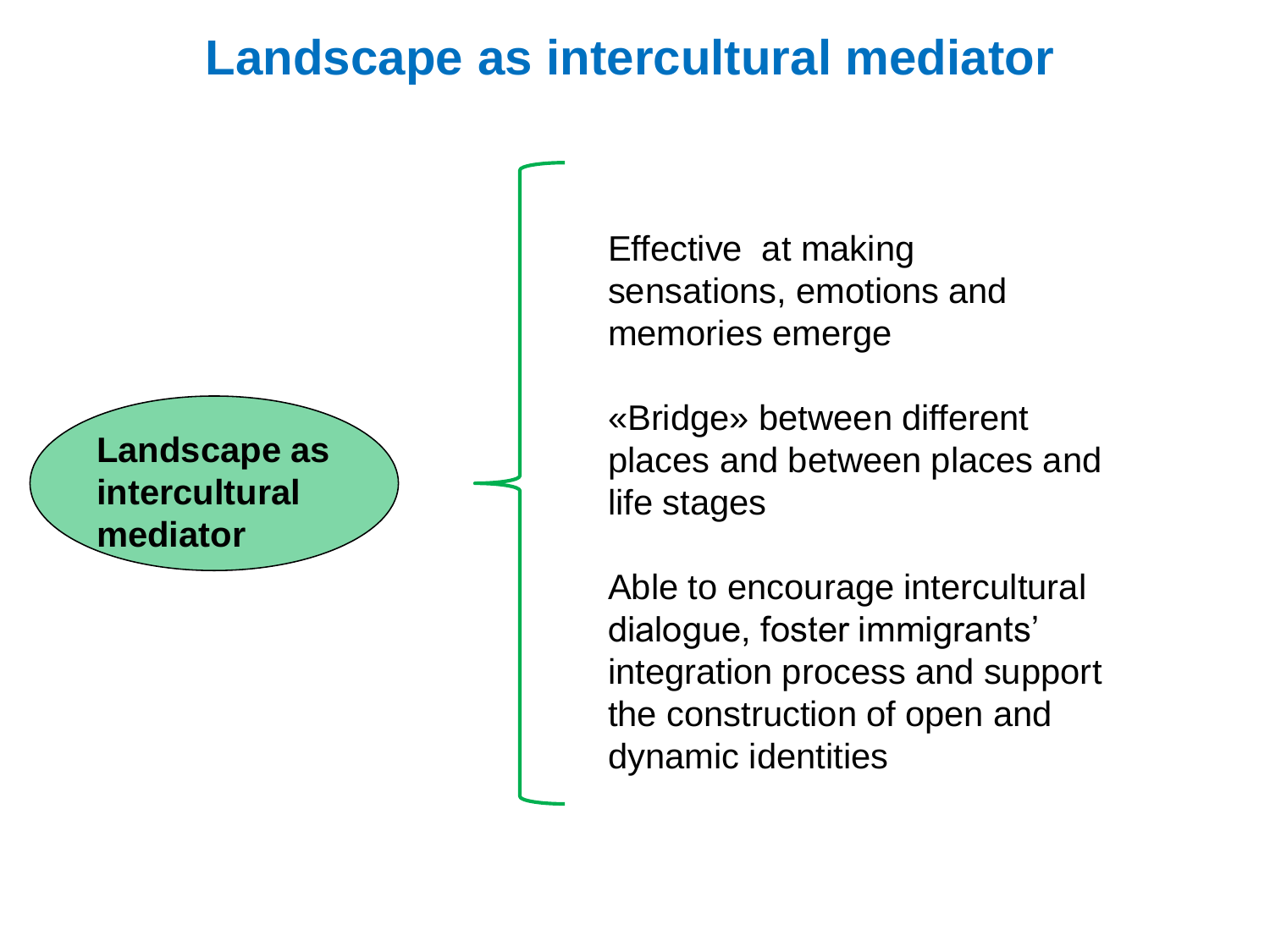# **Social usefulness of these researches**

*For the migrants involved in the research*

*For people concerned with international migrations*



Deeper knowledge and awareness of their place of life, also in relation

to their country of origin

Reflection on their migrant experience

Realizing that their experiences are interesting to somebody and so that it is important to share them with other people

Understanding the role of place in the process through which migrants take root in the host country

Identifying operative strategies to facilitate migrants' integration and to encouraging intercultural dialogue

Increasing migrants' social inclusion in the community in which they live